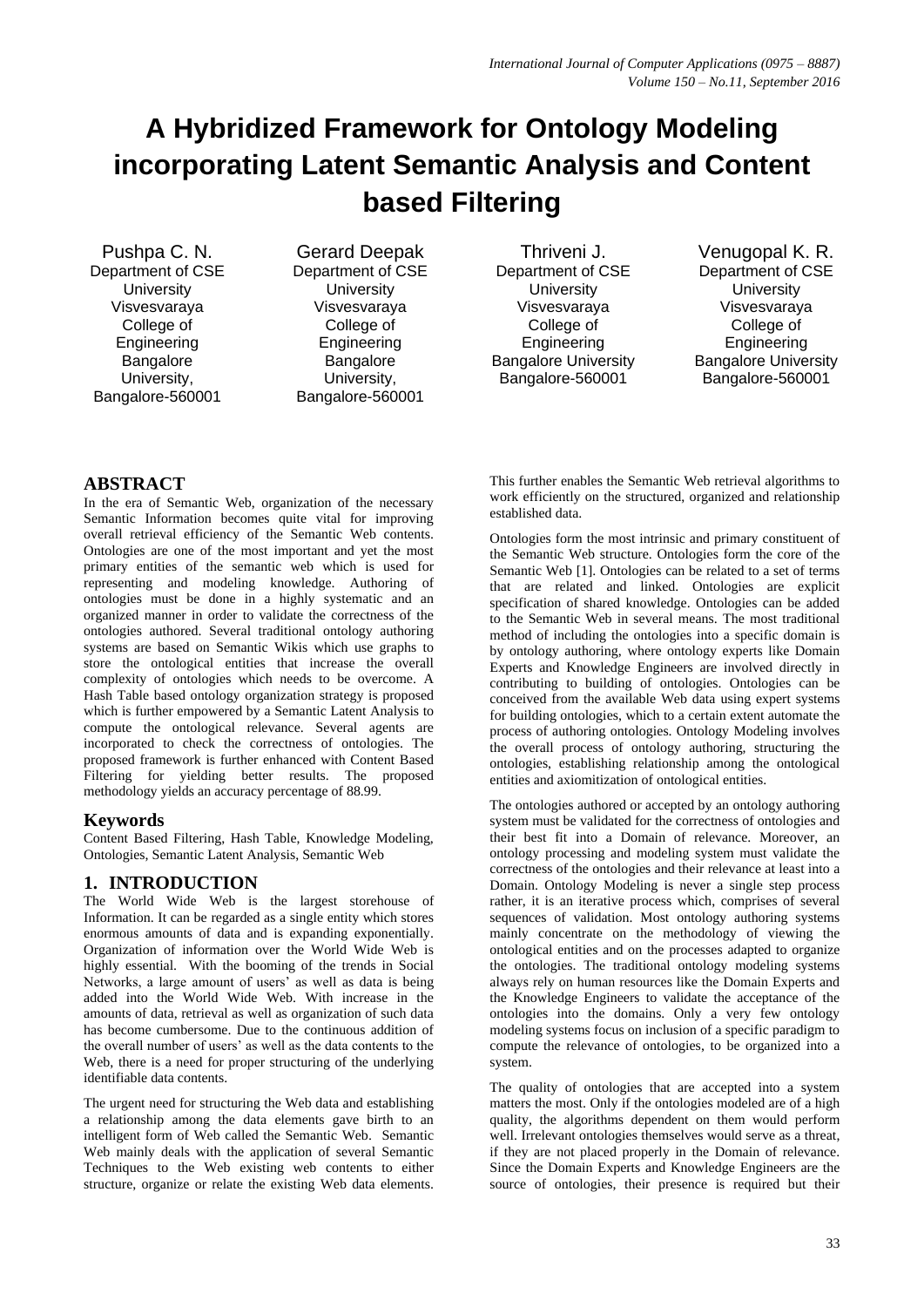Ontology authoring became robust and interactive when the collaboration between the Domain Experts and Knowledge Engineers [2] was introduced. This enhanced the quality of the ontologies as the Domain Experts always had a check on the ontologies that were authored. Domain Experts are skillful in constructing narrow ontologies [3]. Domain Experts serve as an excellent source of ontologies due to their expertise in a specific domain but their presence in the system for even computing the correctness of ontologies and their relevance can be minimized by employing agents and efficient semantic strategies. It is the role of semantics which enable the extraction of core [4] ontologies. An ideal ontology authoring system must be able to organize the ontologies with high efficiency and reduce the complexity of authoring and storage. Additionally, it must include a proper logic formulation and axiomitization with a high level of accuracy. Ontology Modeling Systems are an important class of Information Retrieval Systems with the main focus on Knowledge Management.

*Motivation:* Most of the traditional ontology authoring systems is based on the usage of Semantic Wikis. Wikis make use of a graph based structure for storing the concepts and individuals of ontologies which increases the complexity of the system. There is a need for ontology authoring system which does not make use of Wikis and yet facilitate easy interactivity. Most ontology authoring systems need the ontology authors to play a vital role even after they have contributed their part in authoring ontologies, ie, they need to be a part in checking the correctness of ontologies. There is a mandatory need for an ontology authoring system which would validate the ontologies automatically. Moreover, a system which amalgamates the ontologies from ontology authors as well as from web sources is required to increase the density of ontologies in a specific domain. The correctness and the quality of ontologies authored by a system must be maintained very high. The process of ontology approval into a domain needs to be governed by an efficient semantic technique for minimizing the participation of DEs.

*Contribution:* An ontology authoring and modeling system has been proposed which replaces the Semantic Wikis. Instead of using Semantic Wikis which stores the ontologies as graphs, the ontologies are structured using Hash Tables that are parsed using lexical analysis. A Strategic Semantic Latency computing Methodology is proposed for validating the domain relevance and correctness of the ontologies. A Multiagent approach is followed where several agents with different behaviors are incorporated into the system for achieving quality checks. A content based filtering approach which is driven by semantic latency methodology is proposed for acquiring the ontologies from related Web Documents. A synonym computation strategy is implemented for increasing the domain population of ontologies, thereby increasing the ontology density A logic induced Axiomitization is incorporated for relationship establishment and structuring the ontologies.

*Organization:* The remaining paper organization is as follows. The Section 2 provides a brief overview of Related Literature of the research conducted. Section 3 presents the Problem Definition. Section 4 depicts the Proposed Architecture. Strategy Incorporated is discussed in Section 5. Section 6 describes the implementation in detail. The Results

and Performance Analysis is discussed in Section 7. Finally the paper is concluded in Section 8.

## **2. RELATED LITERATURE**

Dellschaft et al., [5] has proposed a strategy of Cicero tool which enhances the convenience of ontology authoring. The underlying methodology in this approach is that the facility to provide more documentation while ontology authoring such that the actual meaning of ontology is clearly portrayed in this approach. Moreover, a forum is created such that a discussions based ontology editing is facilitated in this proposed work. Such an approach enhances ease of ontology editing and editing ontologies becomes a simple and yet an important approach. A DILIGENT argumentation model based on Potts and Bruns model wherein issues or potholes in the domain where shallow ontologies are possible is estimated and artifacts are developed for the same initially. Based on these artifacts for resolving issues, ontologies are authored and developed which becomes an innovative methodology for ontology authoring. The drawback for such approach is that a complete baseline work has to be done before ontologies are developed for a domain. An ideology for a domain must be a preconceived entity which definitely is not possible when a dynamic scheme for ontology definition is considered.

Wang et al., [6] have carried out a detailed study of amalgamating semantic ontologies with software engineering paradigms. The major investigations were focused on the reusability of knowledge by using strategic UML for modeling of ontologies. The major domain that was used for study was the Petroleum Remediation domain where the UML modeling was carried out to study the phenomenon of ontology modeling. Several Software Engineering paradigms like abstraction were studied for similar inclusions into process of Knowledge Representation and Modeling. The methodology followed is a detailed investigation of the entities in the petroleum domain. The evident cognitive gap between strategic software engineering models and promising ontology authoring models is bridged.

Kim et al., [7] have proposed a knowledge map framework for knowledge representation and modeling of multi-domain ontologies. The national R&D data is used as the major domain of data and knowledge map service is developed using lightweight ontology modeling strategies. The methodology focuses on representing simple document centric relationships like co-author and co-topic relationships. Several project-output, document-authors relationships are included in this strategy. A triplet generation strategy is incorporated in this approach for eliciting the relationships. Furthermore the data visualization and document level navigation are achieved in the framework proposed.

Fan et al., [8] have proposed a strategic approach for business processing modeling using ontologies. The methodology that is incorporated here is the Process Ontology Based Approach wherein process modeling is done by specifying the ontologies for individual processes in a workflow. The Bunge-Shanks Framework is successfully incorporated for representing and modeling complex business ontologies and overcome semantic ambiguity that exists in the present frameworks. The semantic information for individual process workflow is modeled as business ontologies by information harvesting methodology. This clearly overcomes the contradiction between the business concepts and the final outcome of ontologies is quite satisfactory in this method.

Bao et al., [9] have proposed a strategic model for ontology modeling using the Big Data Framework. In this methodology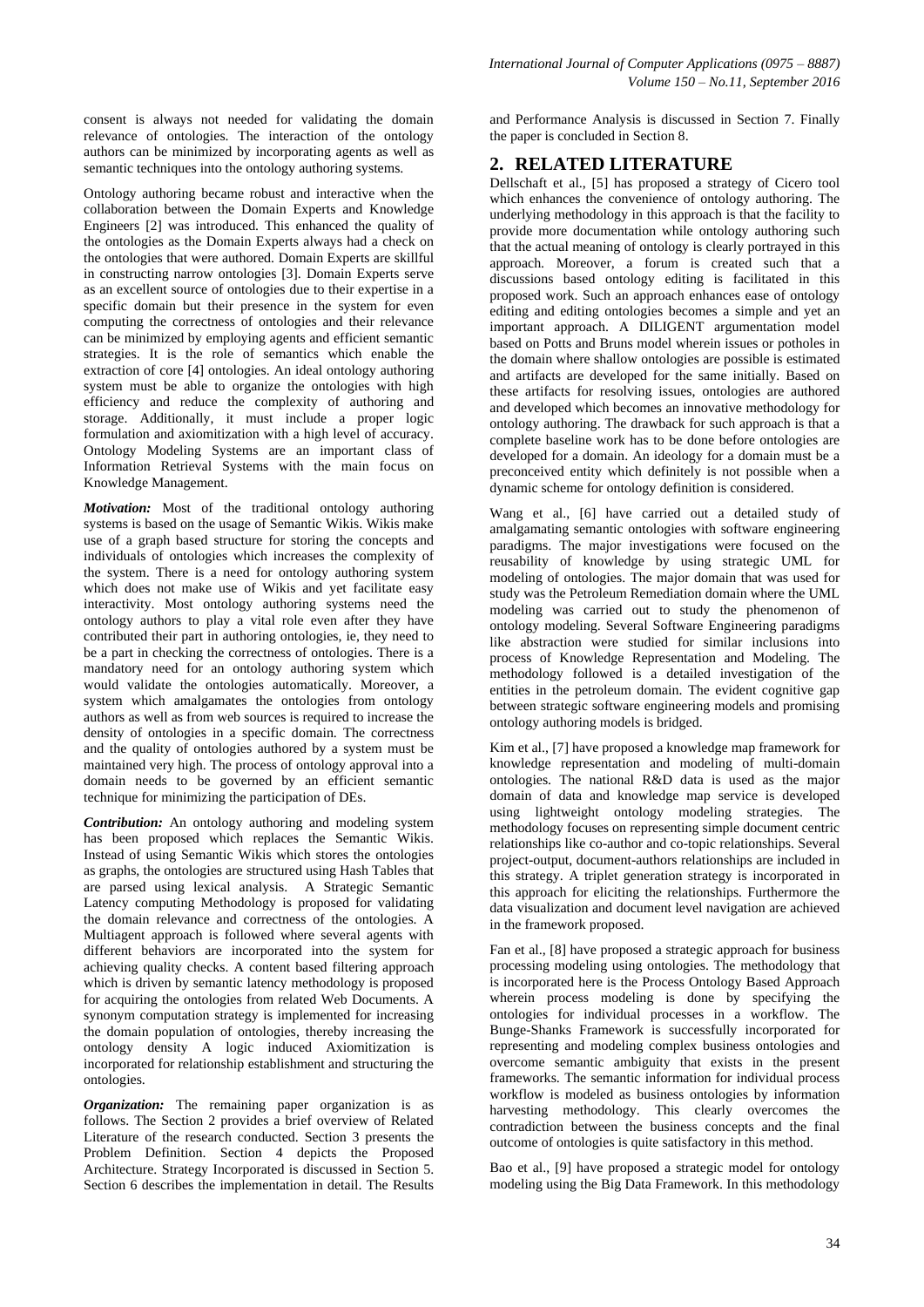ontologies are conceived using a system called Big Data Knowledge Management System (BDKMS) which is fully driven by data. The principle of dynamic updation of ontologies and service oriented publication makes this approach more robust and quite interesting. A high level of intelligence is incorporated in this strategy of ontology modeling. The domain considered for experimentation is the steel manufacturing process domain which gives quite efficient and pleasing results. Ontology Reusability and Knowledge Reusability are the two major criterions which are focused in this methodology. The approach focuses on knowledge level inference driven by semantic principles. The Big Data Oriented Framework enhances the performance efficiency of the proposed framework.

Rathi et al., [10] have proposed a standardized data format incorporating Web Ontologies. A MostoBM benchmark is adapted and rule based induction is followed for modeling of ontologies. An efficient framework is built for data interchange which is in par with the standard benchmark systems. Relations Mapping and usage of metadata is the characteristic feature of this approach. The problems of evolution of ontologies, publishing of open linked data and Vocabulary adaption is achieved in this approach. The scaling of patterns is achieved which enhances the overall performance of the system. This strategy serves as a lone strategy for testing the data exchange systems driven by ontologies.

Sunitha Abburu et al., [11] have proposed a framework for Knowledge Management using ontologies. The proposed framework is Triadic in nature which incorporates Knowledge Acquisition, Knowledge Storage and Knowledge reusability. The knowledge acquisition is from knowledge sources that are categorized into Learning and Non-Learning objects. The acquired knowledge is stored in a local repository which is the Oracle DB. A triplet RDF is used and querying is done using a SPARQL query on the acquired knowledge. The framework for Knowledge Management is proposed to depict that knowledge can be efficiently reused using ontologies. Domain Level ontologies used and the proposed framework addresses to the traditional problems of knowledge management systems.

Rivero et al., [12] have proposed a methodology for mapping RDFs in Knowledge Bases using certain samples. The concept of schema mapping is proposed where the relationships are explicitly expressed. The proposed framework automatically generates schema mappings and associations for RDF Knowledge Bases in the Web of Data. The framework is quite appealing as the schema mapping samples are generated automatically by analyzing the RDF data which is of triplet nature. The associations between the data in the Web of Data are derived on analysis. A single input exchange format is incorporated and the standards are well evaluated to support this framework.

Park et al., [13] have proposed a technique for classification of personal media automatically using an ontological approach. The proposed approach incorporates rule based inference for processing of events. Media Analysis is integrated into the proposed approach where recognition technology is imposed for recognition of useful objects present. In the proposed methodology, automatic video classification is achieved using logic based reasoning and rule based inference. The objects that are considered are video

tags, titles of videos and the script details. A description logic is imbibed which not only enhances the performance of the proposed approach but also increases the level of confidence yielding results up to the mark.

Christopher et al., [14] have proposed a methodology for the inference of ontological structures for using a k-BOOM which is a specialized Bayesian Approach. The strategy for ontologies building includes domains like anatomy and diseases to interleave existing knowledge. Since mappings are loosely coupled, precise logical relationships must be elicited for translation of mappings into precise and logical relationships. A non-trivial translation is proposed which uses hypothetical axioms to aggregate semantically loose mappings together and knit them. A deductive reasoning and probabilistic reasoning methodology called BOOM is proposed where probabilistic ontologies are divided into k sub modules using a lexical technique.

Carvalho et al., [15] have proposed a methodology for uncertainty management in Semantic Web Systems. The uncertainty is represented using Probabilistic Ontologies in a Semantic System. The construction of probabilistic ontologies is not given prime importance. To overcome this proper construct method which constructs probabilistic ontologies is proposed. A PR-OWL probabilistic ontology language is proposed for uncertainty modeling for a specific domain. This methodology is applied to several scenarios in the domain and gives a clear depiction for understanding the representation of uncertainties.

## **3. PROBLEM DEFINITION**

Modeling of ontologies is definitely not a single step process but it requires a high degree of organization, skill and resources. Modeling of ontologies is the first and yet the most important step of Ontology and Knowledge Management. The visible problems can be described as the lack of a properly organized methodology for ontology modeling. The modeling of ontologies needs a lot of involvement of the ontology authors which makes the process more users' dependent which definitely needs to be minimized. Another evident problem prevalent in ontology modeling is the increase in the complexity of the storage of ontologies when Semantic Wikis are employed for authoring of ontologies.

The modeling of ontologies must be independent of semantic wikis and must be able to organize the ontological hierarchies quite effectively with lesser complexity. An intrinsic and automated conflict resolution platform is typically absent in the existing ontology authoring tools. The conflicts with reference to the correctness of domain relevance of ontologies must be resolved. There is a need for a concrete semantic strategy for processing and validating the correctness of the ontologies. The correctness of ontologies mainly influences the quality aspect of authored ontologies. The existing cognitive gap between the manual and automated ontology authoring systems must be reduced by automating most of the stages in ontology modeling process.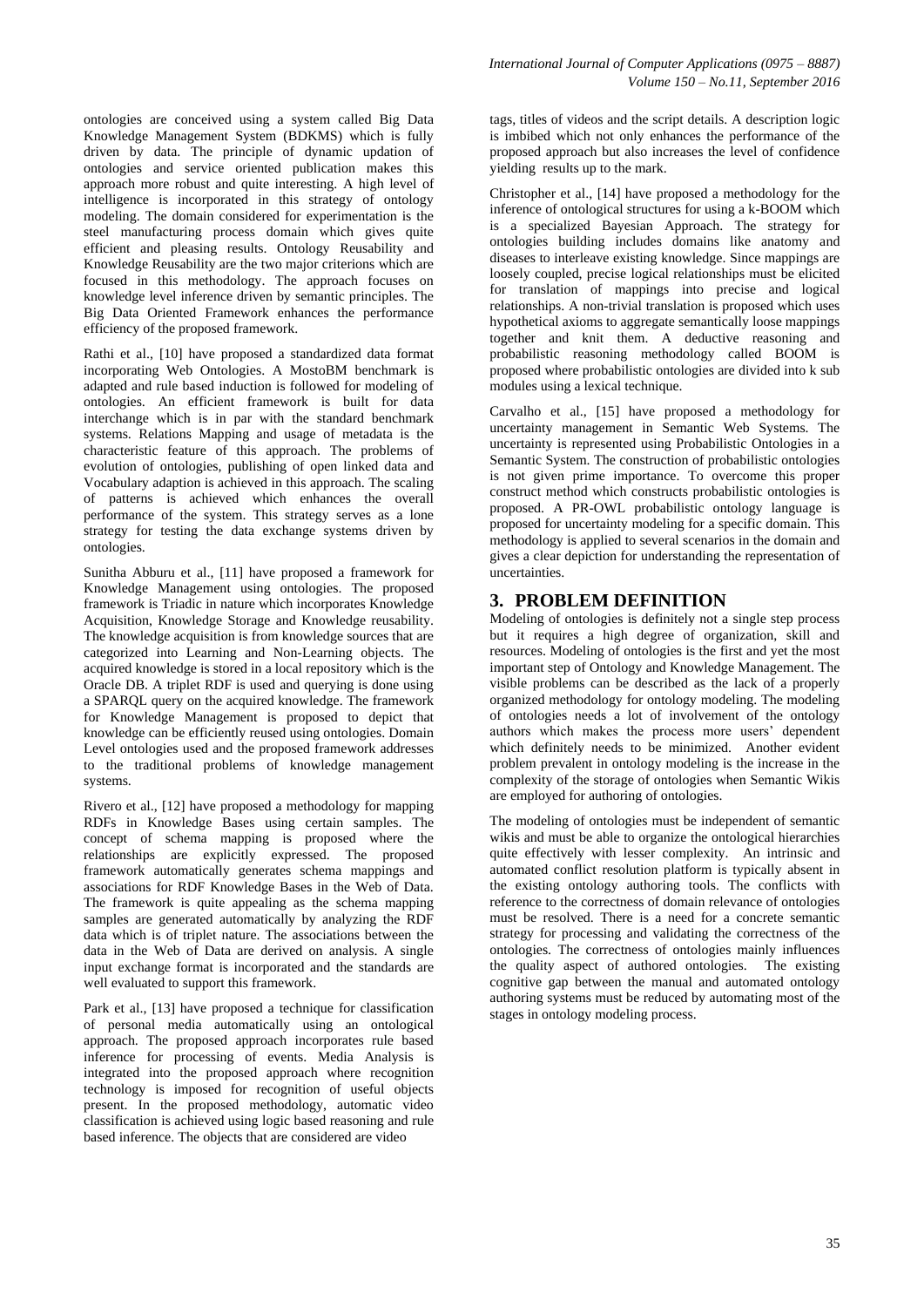## **4. PROPOSED ARCHITECTURE**



#### **Figure 1: Domain Ontology Modeling**

The architecture of the proposed system bridges the cognitive gap between manual and automatic ontology authoring and modeling systems. The organization of the proposed architecture is divided into three different phases that are integrated together. The first phase depicted in Figure 1 is the Domain Ontology Modeling which allows the system to interpret and view the OWL ontologies that are stored in the Knowledge Base. Likewise it allows the ontology authors to define concepts and individuals which are validated using the spell check agent. In the first Phase, the system allows the ontology authors to extract the Domain ontologies from the Knowledge Bases that are generally stored in .owl format.

The OWL ontologies are parsed using Lexical Analysis. Parsing allows the system to understand the organization of the ontologies in the .owl file. Further the domain ontologies are subjected to OWL to RDF transformation from which the concepts and individuals are extracted. The extracted concepts and individuals are furnished to the user. The user can be any ontology author who can either be a Domain Expert or a Knowledge Engineer. The ontology authors need not have any technical knowledge to define the ontologies but rather be equipped only to contribute the ontological entities and be able to relate to them.

 Phase 1 allows the ontology authors to define the concepts and individuals and also specify the domain where they should belong to. As the concepts and individuals are defined by the ontology authors, they are subjected to a spell check agent which corrects the spellings of the concepts or individuals in case there are any. This is the first step of validating the correctness of the ontologies. Phase 1 ends with storing the defined ontologies which have no spelling errors into the Knowledge Base.



**Figure 2: Content Based Filtering on Web Documents**

The second phase depicted in Figure 2 of the system mainly focuses on the content based filtering on Web documents to formulate the ontologies that combine synonym extraction using an agent. In Phase 2, the Web Documents are extracted from the World Wide Web and is further subjected to a Synonym Extraction Agent. Furthermore, the ontology set undergoes expansion by extraction of synonyms from the ontological entities or linked data in the World Wide Web. The system furthermore has a provision for automatically including the domain relevant ontologies from the documents over the World Wide Web. A content based sematic filtering strategy is proposed by using the contents in the intermediate ontology set. The ontologies added from several web sources and the ontologies defined by the ontology authors are stored as an ontological set which is again made visible to the ontology authors for logic input. At the end of second Phase, the Ontology Sets with synonymous entities are available.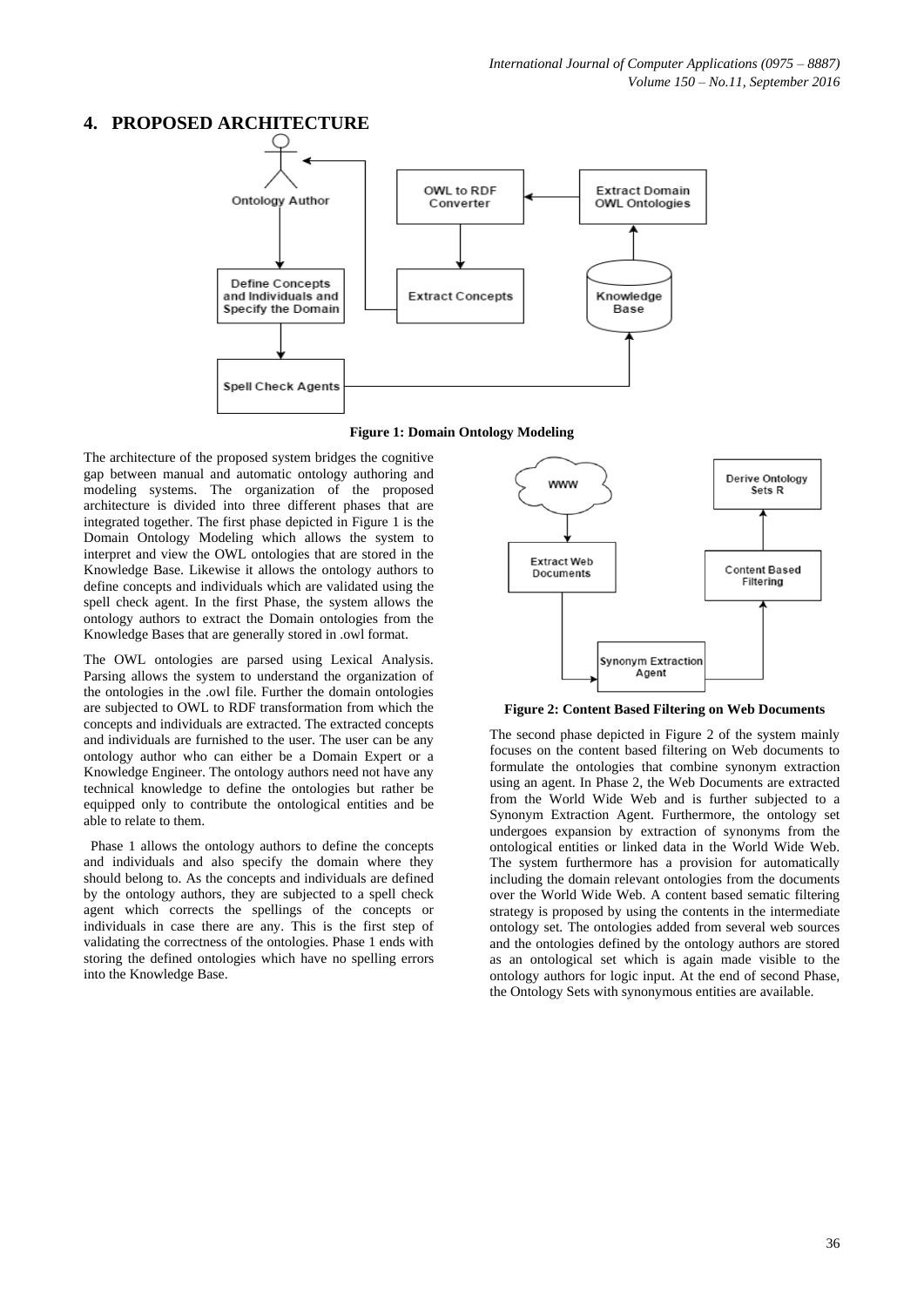

**Figure 3: Semantic Latent Analysis on Domain Knowledge**

The third phase illustrated in Figure 3 focuses on the Latent Semantic Analysis on the Acquired Domain Knowledge. A very important aspect of acquiring Domain Knowledge is the primary functionality in Phase 3. Acquiring domain knowledge refers to dynamically loading the principal ontologies namely the first two and the last two ontologies from the Hash Table structure of a specific domain. Once the concepts are defined and the required domain knowledge is acquired, Semantic Latency Analysis is applied in order to compute the Semantic Heterogeneity. The Semantic Deviation is computed between the defined concepts and the acquired concepts in the Domain Knowledge. The Semantic Deviation value will decide if the defined concepts are best fit into the Domain or not.

The concepts within the threshold value of semantic deviation are validated and included into the domain. The concepts or individuals are formulated into an ontology set before they undergo Axiomitization. A dynamic logic formulation technique is followed based on the already available inter domain ontology thesauri or the domain knowledge. Furthermore, based on the logics formulated or accepted from the ontology authors, logic induced Axiomitization is done where axioms definition agents structure the ontological entities. The Axiomitization of ontologies is done by inducing the rules between the associations of ontologies stored in hash table. This definitely overcomes the traditional approach of using Semantic Wikis which use a graph based structure and thereby reduces the overall complexity in organizing the ontologies. The final Axiomitized ontological entities are saved in Knowledge Bases, Inter-domain ontological Thesauri and are also sent to the user.

#### **5. STRATEGY INCORPORATED**

#### *Latent Semantic Analysis*

The strategy incorporated is the Latent Semantic Analysis or the Semantic Latency Approach to compute the Semantic Similarity between a set of terms. In this case, the terms used are ontological entities namely the concepts or individuals which either contributed by the Ontology Authors or acquired from the Knowledge Bases. The semantic Latency measurement is a methodology of Distributional Semantics where a Term Count Matrix is formulated. In this work, the ontology occurrences are counted within the existing Relevant Knowledge stored in Knowledge bases and is represented in the form of a Matrix. Furthermore, Singular Value Decomposition technique is applied to the Term Count Matrix to minimize the number of rows in the Original Matrix. To the resulting matrix, the cosine of the resultant angle between a pair of vectors is computed to finally deduce the semantic similarity. The step by step procedu.re to compute the Latent Semantic Heterogeneity is illustrated in Table 1.

#### **Table 1: Computation of SLA using Semantic Latent Analysis**

**Step 1:** The Ontological entity *O* input is used to count the term frequency in the underlying data set, ie, the Documents in the Knowledge Base. **Step 2:** Formulate, the Term Frequency Matrix T where the element (x, y) depicts the occurrence of Ontology Term  $O_x$  in the existing relevant Knowledge Entity y. **Step 3:** Perform Singular Value Decomposition (SVD) to T and reduce the total number of rows preserving the column structure. **Step 4:** Find the Cosine Similarity of the angle between the two resulting vectors to deduce the Semantic Similarity.

#### **6. IMPLEMENTATION**

The implementation of the proposed system was successfully completed in JAVA using Net Beans as an IDE. A modularity approach was followed where individual functionalities were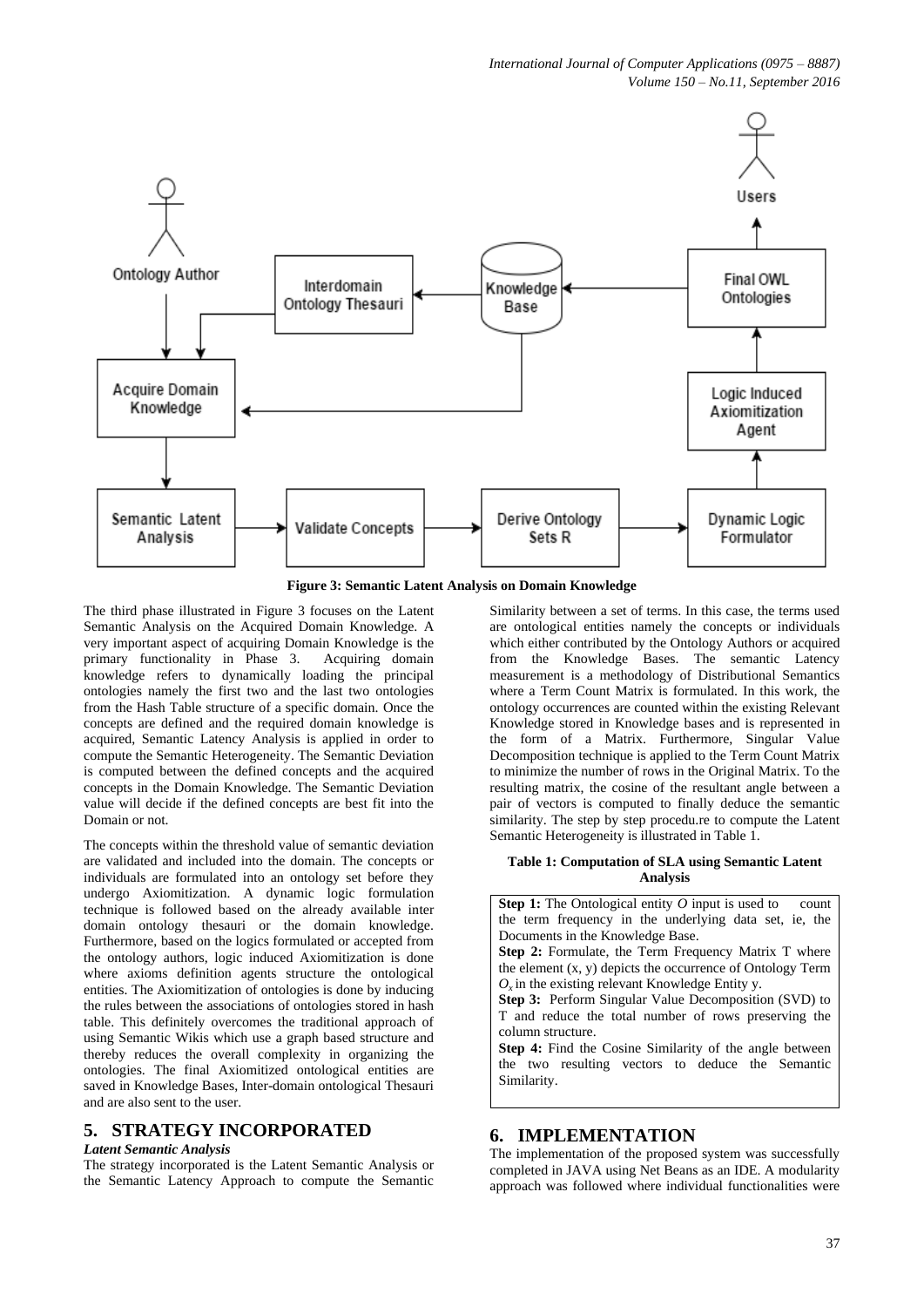developed as separate functional Java classes were further integrated. A Model View Controller design pattern was followed. The centralized Knowledge Base served as a large repository for OWL Domain ontologies where there were .owl files of several domains. 18 distinct and independent domains level .owl files were used for experimentation. The details of .owl Domains used for experimentation comprised of several concepts. Each of the concepts were associated with a specific number of individuals. The details of the number of concepts and individuals in the .owl domain ontologies are depicted in Table 2.

For segregating the concepts and individuals from the OWL domains, a combination of simple parsing and lexical analysis is done. The lexical analysis is done using JAVA Scanner classes including a HashMap, an ArrayList and an Iterator for repeating the process until all the contents are parsed and lexically analyzed. The OWL to RDF is further realized in JAVA by instantiating the predefined java class *"RDFXMLOntologyFormat*" that belongs to the inbuilt java package *"org.semanticweb.owlapi.io".* The ontological classes and individuals are yielded to the ontology authors, so that they will be able to view the ontological contents. The spell checker agent is designed using *Jazzy Open Source Java API* for checking the spellings. The Java code for Semantic Latent Analysis is written by implementing the procedures depicted in Table 1 systematically and is realized as a separate reusable class. The HashSet collection framework of Java is used for storing the formulated ontology set. The UI interface is designed using JAVA Swings as well as HTML.

A content based filtering strategy is incorporated for downloading text documents containing the ontological terms in the intermediate ontology formulated set. Further, the context text of the content term is extracted. The context text refers to the sentence embedded between white spaces or full stop notation where the term content is present. The entire text is further parsed and processed for semantically similar terms using Latent Semantic Analysis method. The semantically similar terms are added to the ontology set that was formulated.. A Synonym extraction agent which was designed in Java was incorporated in order to enhance the number of similar ontologies in the ontology set before Axiomitization.

**Table 2: Details of Domain Ontologies**

| <b>OWL Ontologies</b>       | No. of<br>Concepts | No. of<br><b>Individuals</b> |
|-----------------------------|--------------------|------------------------------|
| <b>Cars Ontology</b>        | 36                 | 81                           |
| Radio diagnosis<br>Ontology | 18                 | 56                           |
| <b>Ice Cream Ontology</b>   | 12                 | 42                           |
| <b>Furniture Ontology</b>   | 18                 | 62                           |
| <b>Finance Ontology</b>     | 42                 | 94                           |
| <b>Biomedical Ontology</b>  | 20                 | 34                           |
| Dog Breeds Ontology         | 14                 | 31                           |

| Shopping Ontology                     | 15 | 63 |
|---------------------------------------|----|----|
| <b>Mathematical Ontologies</b>        | 9  | 46 |
| Pharmacology Ontology                 | 10 | 44 |
| Soil Ontology                         | 24 | 65 |
| <b>Comedy Movies</b><br>Ontology      | 8  | 26 |
| Geology Ontology                      | 12 | 63 |
| <b>Computer Science</b><br>Ontology   | 5  | 18 |
| <b>Environment Ontology</b>           | 7  | 24 |
| Microorganisms<br>Ontology            | 3  | 36 |
| <b>Weather Ontology</b>               | 5  | 62 |
| <b>University Courses</b><br>Ontology | 4  | 24 |

The Axiomitization is induced on the ontological concepts as well as the individuals. Initially each individual is linked to its specific concept and their relationship is expressed. Once the individuals are associated with their respective concepts, then the logics are enforced on the concepts. The logics are either requested from the Domain Experts where the Domain Experts have a choice to enter logic or review the logics entered by other ontology authors. The system is capable of identifying and inferring the basic logics by analysis of logics in the inter domain ontology thesauri. If a logic is not enforced or input by a Domain Expert, then the system is capable of Dynamic Logic Formulation where the logics of similar terms in the inter domain ontology thesauri is learnt and a similar logic is induced. The Axiomitization is implemented by already stored basic logic rules in the database. The Axiomitization is done using a logic enforcement agent which is designed in Java. The state of Axiomitization agent is to identify two concepts that are related and the behavior is to enforce axioms and rules between the concepts.

|  |  | Table 2: Proposed Algorithm for Ontology Modeling |  |
|--|--|---------------------------------------------------|--|
|  |  |                                                   |  |

| Input:                                                                                        | Initial user specified concepts $C_d$ or individuals<br>$I_d$ existing concepts $C_e$ and individuals $I_d$ in<br><b>OWL</b> Domain ontologies. |  |  |
|-----------------------------------------------------------------------------------------------|-------------------------------------------------------------------------------------------------------------------------------------------------|--|--|
|                                                                                               | <b>Output:</b> Axiomitized and Organized Final Domain Level<br>OWL ontologies.                                                                  |  |  |
| Begin                                                                                         |                                                                                                                                                 |  |  |
| <b>Step 1:</b> Specify the Domain of Choice $D_i$ for viewing or<br>authoring the ontologies. |                                                                                                                                                 |  |  |
|                                                                                               | <b>Step 2:</b> The .owl Domain Level Ontologies of $D_i$ is loaded<br>and parsed.                                                               |  |  |

**Step 3:**The Domain Level OWL ontologies are subjected to parsing and Lexical Analysis for identifying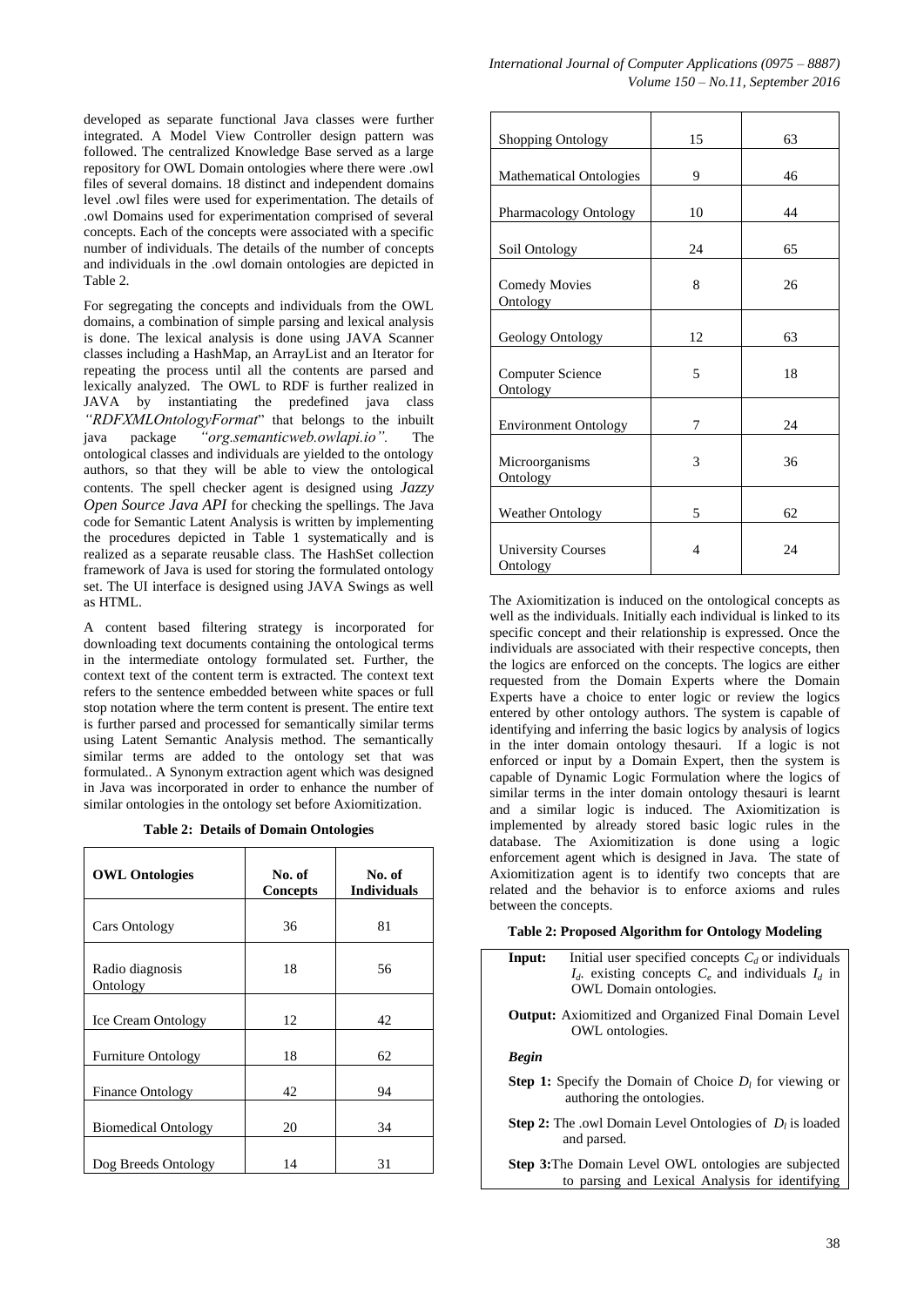the concepts  $C_e$  and individuals  $I_e$ 

- **Step 4:** The OWL files are converted into its RDF format and the concepts  $C_e$  and Individuals  $I_e$  are stored in a hash table.
- **Step 5:** Ontology Authors define the concepts *C<sup>d</sup>* and Individuals  $I_d$  explicitly whose spell check is conducted and validated using Jazzy Agent.
- **Step 6:** The Domain Knowledge of  $D_l$  is acquired where the principal ontologies  $P_o$  of  $D_l$  is loaded.
- **Step 7:** The Semantic Latency Analysis SLA is computed between  $C_d$  and concepts of  $P_o$  or between  $I_d$  and Individuals of *Po.*
- **Step 8:** If SLA < 0.35, then add  $C_d$  or  $I_d$  into the Arbitrary Set R.
- **Step 9:** Expand R using Synonym Extraction Agent such that SLA value of a term *T* in *R* and its Synonym *T'* <0.15
- **Step10:** Incorporate Content based filtering using term *T*  in *Extract* the context of a *T* and tokenize  $t_k$  in it. Compute the SLA for  $t_k$ . If SLA < 0.35, then add  $t_k$  into  $R$ .
- **Step 11:** Using the logic specified by the ontology authors or by dynamic logic inference, the elements of *R* are Axiomitized.

*End*

The Algorithm depicted in Table 2 is a chronological algorithm which describes the steps in a sequential manner for authoring and modeling the domain specific ontologies. The algorithm is an intelligent amalgamation of techniques for extracting the already existing ontology entities, defining and validating new ontological concepts and individuals and conceiving ontologies automatically through context oriented content based filtering. The threshold value of 0.35 or 35% semantic similarity is considered. The reason for considering 0.35 is that this range allows quite a good number of ontologies and it's a good threshold value for semantic similarity where the quality of ontologies can be regulated. The threshold of 0.15 or 15 % similarity is considered for synonymous terms as the number of synonyms should be more and the similarity in the terms must be preserved. The algorithm specified in Table 2 is implemented as a framework in Java.

## **7. RESULTS AND PERFORMANCE ANALYSIS**

The performance of the proposed system is evaluated considering Recall, Precision and Accuracy as Metrics. The metrics of Recall and Precision originally belonged to a retrieval system but this does not mean that they may be restricted to a retrieval system alone. The Precision and Recall can be associated to any system (preferably an information system) which is driven by an algorithm or modeled on a framework but it must involve a change in state of that system once the algorithm is applied or even on interaction with the system. Precision in common terms can be interpreted as the correctness of the system and Recall in general can be inferred as the relevance of instances.

Since the proposed Knowledge Modeling System is a class of Information Systems, the parameters chosen for metrics are justifiable. The Precision P for the proposed approach is defined as the measure of the ratio of the count of relevant and accepted ontologies into the ontology authoring system to the total number of ontologies accepted by the system. The Recall R is defined as the ratio of the relevant and accepted ontologies into the system to the total number of relevant ontologies allowed into the system. The Accuracy is the average of Precision and Recall of the system. The Precision, Recall and Accuracy are depicted in equations (1), (2) and (3) respectively.

- $P = \frac{No. of Relevant and Accepted Ontologies into the system}{Total Neaf Ontologies. As a set of but the system} (1)$ Total No of Ontologies Accepted by the system
- $R = \frac{No. \text{ of} \text{ Relevant} \text{ and} \text{Accepted} \text{ Ontologies} \text{ into the system}}{Total No of Relevant \text{ Ontologies} \text{ Authored}}$  (2)

 $Accuracy = \frac{Precision + Recall}{2}$  $\frac{1 + \text{Necan}}{2}$  (3)

**Table 3: Performance Evaluation of the Proposed Methodology incorporating Semantic Latent Analysis**

| <b>Domain</b><br><b>Ontologies</b> | Precision % | Recall % | <b>Accuracy</b><br>$\frac{0}{0}$ |
|------------------------------------|-------------|----------|----------------------------------|
| Cars<br>Ontology                   | 87.88       | 91.58    | 89.73                            |
| Radiodiagnosi<br>s Ontology        | 87.33       | 91.18    | 89.26                            |
| <b>Ice</b><br>Cream<br>Ontology    | 87.80       | 90       | 88.9                             |
| Furniture<br>Ontology              | 86.21       | 90.36    | 88.29                            |
| Finance<br>Ontology                | 89.29       | 91.91    | 90.6                             |
| <b>Biomedical</b><br>Ontology      | 86.67       | 89.66    | 88.17                            |
| <b>Breeds</b><br>Dog<br>Ontology   | 86.36       | 90.48    | 88.42                            |
| Shopping<br>Ontology               | 87.5        | 89.74    | 88.62                            |
| Average                            | 87.38       | 90.61    | 88.99                            |

Although the experimentation was done by considering 18 distinct domains, only the first 8 domains are considered for evaluation and tabulation of the performance. The reason behind this is to keep the evaluation simple and even if the performance of all 18 domains is considered and tabulated, the overall average performance just differs in 2 decimal points. This is the reason for considering the first 8 domains. Table 3 depicts the Precision, Recall and Accuracy for the proposed system. Moreover, the usage of multiple agents for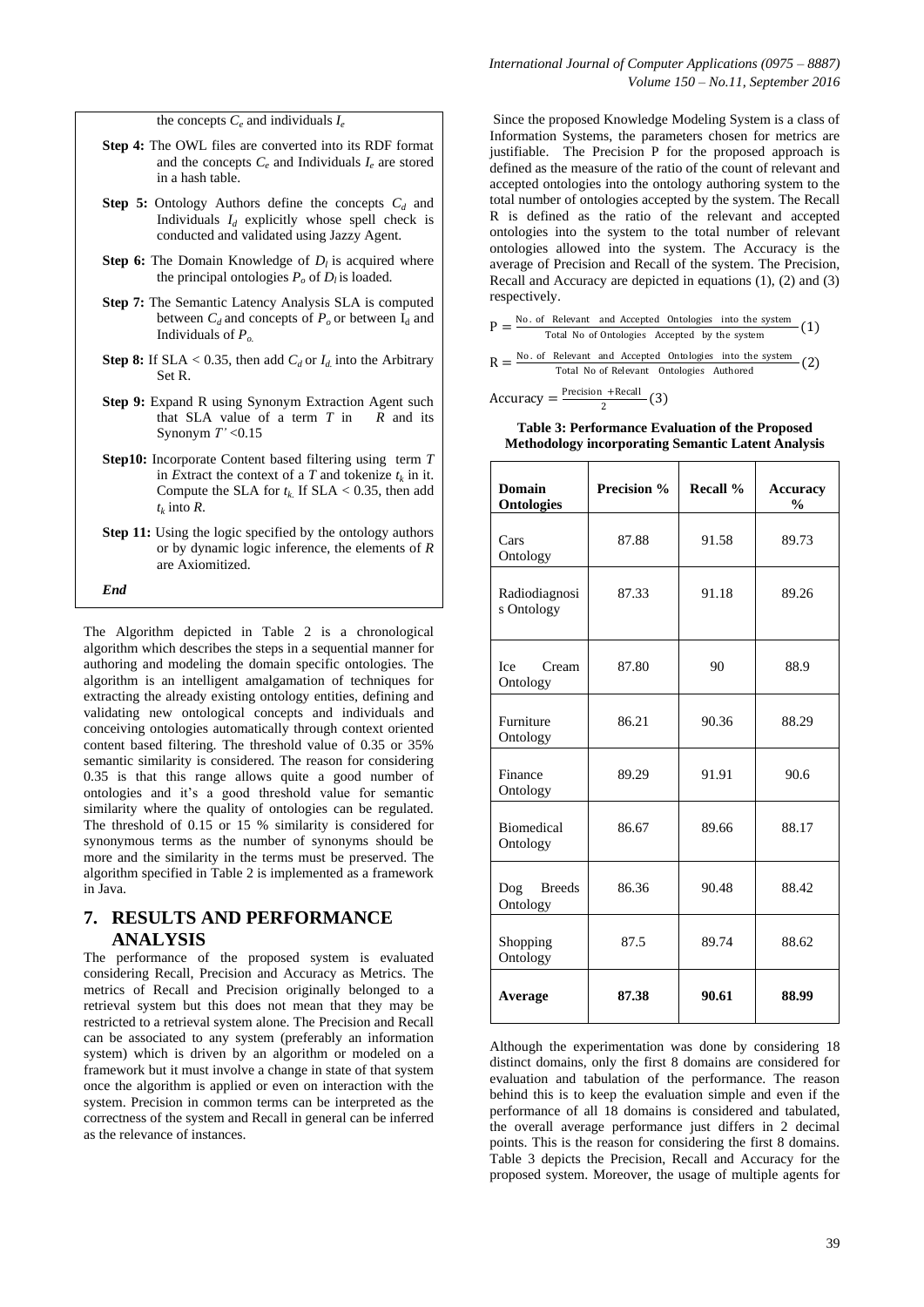authoring of ontologies increases the correctness of ontologies. The spell check agent ensures the correctness of the suggested ontology terms. The Axiomitization agent induces the logics inferred and enhances the process of ontology authoring. The synonym extraction increases the number of related and similar concepts thereby increasing the density of semantically related ontologies.

The performance is evaluated based on the metrics chosen and is depicted in Table 3. The difference between the precision, recall and accuracy between individuals is not very high. This proves that the proposed algorithm is efficient and performs without any major deviation. This justifies the reason for choosing only the first 8 domains for performance evaluation. The proposed methodology yields an average precision percentage of 87.38. The overall recall and accuracy of the proposed methodology are 90.61% and 88.99 % respectively. From the overall values of precision, recall and accuracy, it can easily be inferred that the correctness of the strategy is quite high. This proves that the inclusion of the semantic latency strategy for analyzing the acquired domain knowledge increases the relevance of the ontologies modeled by the system.

**Table 4: Performance Evaluation of the approach without Semantic Latent Analysis**

| <b>Domain</b><br><b>Ontologies</b> | <b>Precision %</b> | Recall % | <b>Accuracy</b><br>$\frac{0}{0}$ |
|------------------------------------|--------------------|----------|----------------------------------|
| Cars<br>Ontology                   | 82.35              | 84.85    | 83.6                             |
| Radio<br>diagnosis<br>Ontology     | 81.38              | 83.33    | 82.36                            |
| <b>Ice</b><br>Cream<br>Ontology    | 84.21              | 88.89    | 86.55                            |
| Furniture<br>Ontology              | 82.35              | 87.5     | 84.93                            |
| Finance<br>Ontology                | 82.71              | 85.27    | 83.99                            |
| <b>Biomedical</b><br>Ontology      | 80.77              | 84       | 82.39                            |
| <b>Breeds</b><br>Dog<br>Ontology   | 84.61              | 86.84    | 85.73                            |
| Shopping<br>Ontology               | 81.82              | 85.14    | 83.48                            |
| Average                            | 82.53              | 85.73    | 84.13                            |

In order to show that the proposed methodology which incorporates Semantic Latency Analysis is better than a methodology which does not use a semantic strategy, the experimentation is again conducted for the same domain ontologies in the absence of Semantic strategy. Table 4 depicts the Performance of the framework without Semantic Latency Analysis. The percentage of precision, recall and

accuracy is 82.53, 85.73 and 84.13 respectively for the approach which does not incorporate Semantic Latency Analysis. Figure 5 depicts the comparison of the proposed ontology modeling strategy that incorporates Semantic Latent Analysis with the same strategy which does not incorporate Semantic Latent Analysis. This indicates that the inclusion of a Semantic Strategy like Semantic Latency Analysis increases the overall performance of modeling the ontologies. Moreover, the overall quality of ontologies that are modeled by this system are increased due to the inclusion of a Semantic Methodology.



**Figure 5: Comparison of the Performances**

#### **8. CONCLUSIONS**

The traditional problem of storing the ontological entities in a hierarchical manner is overcome by replacing the graph driven Semantic Wikis with a Hash Table. The process of lexical analysis that is incorporated facilitates easy parsing of ontologies. The cognitive gap between the manual ontology authoring and automated conception of ontologies is reduced in the proposed methodology. The incorporation of Semantic Latent Analysis computes the semantic heterogeneity between the existing and authored ontologies, thereby increasing the relevance of ontologies accepted by the system. The usage of agents accelerates the process of ontology authoring in the proposed methodology and ensures the validity and correctness of ontologies. The Domain Knowledge Analysis and logic induced axiomitization are major highlights in the approach as they ensure the further credibility of ontologies. The proposed approach yields an average precision percentage of 87.38, recall percentage of 90.61and an accuracy of 88.99% which is the best performance achieved by such knowledge modeling systems.

#### **9. REFERENCES**

- [1] Ding, Li, Pranam Kolari, Zhongli Ding, and Sasikanth Avancha "Using Ontologies in the Semantic Web: A Survey" in Ontologies, pp. 79-113. Springer US, 2007.
- [2] Chiara Di Francescodimarino, Chiara Ghidini, Marco Rospocher, "Evaluating Wiki Collaborative features in Ontology Authoring," in IEEE Transactions on Knowledge and Data Engineering, vol.26 issue 12, pp. 2997 – 3011, 2014.
- [3] Zhitomirsky-Geffet, M., Erez, E.S. and Judit, B.I., "Toward Multiviewpoint Ontology Construction by Collaboration of Non‐Experts and Crowdsourcing: The Case of the Effect of Diet on Health" in Journal of the